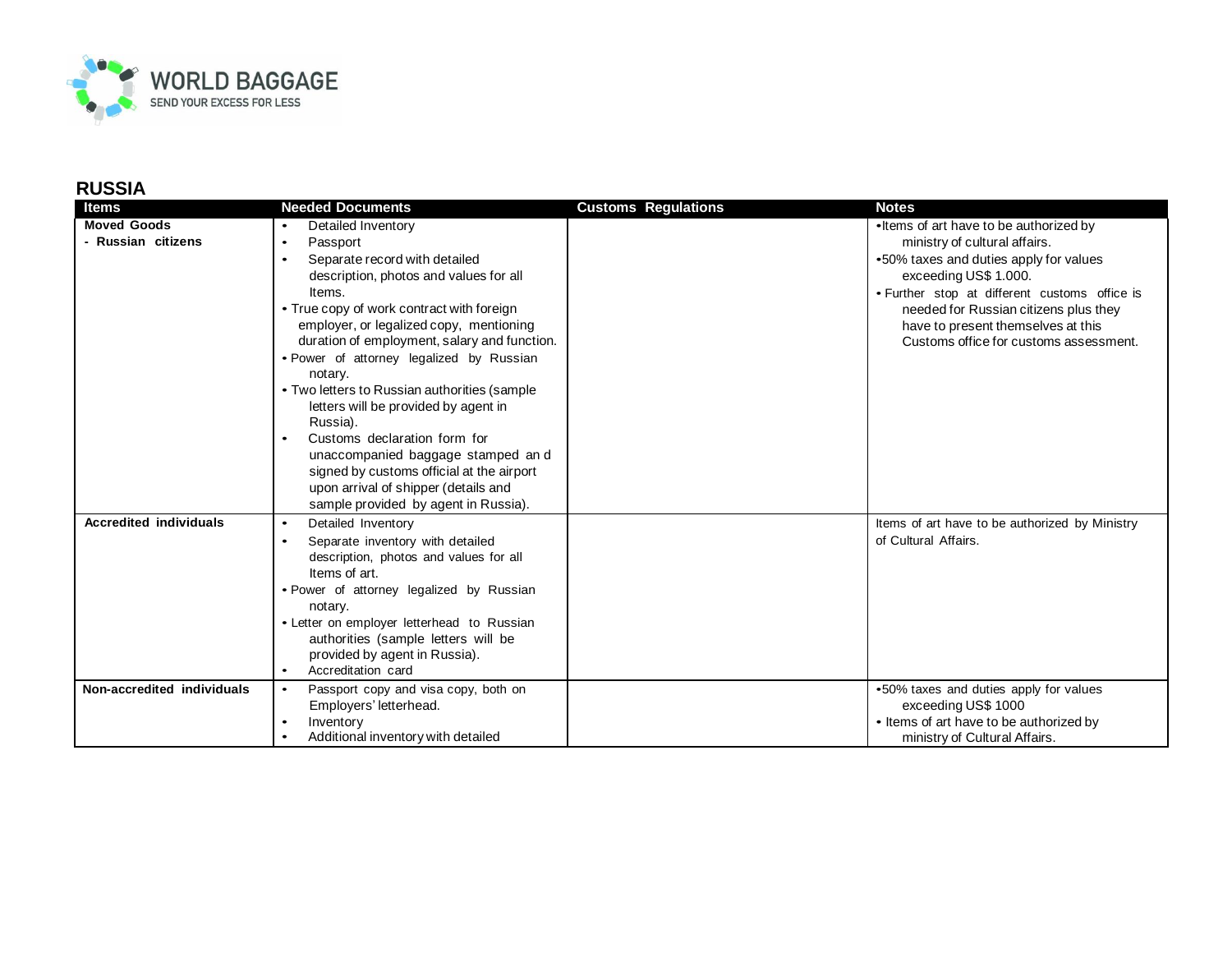

## **RUSSIA**

| <b>Items</b>                           | <b>Needed Documents</b>                                                                                                                                                                                                                                                                                                                                                                                                                                             | <b>Customs Regulations</b>                                                                                                                      | <b>Notes</b>                                                                                                                                                                                                                                                                              |
|----------------------------------------|---------------------------------------------------------------------------------------------------------------------------------------------------------------------------------------------------------------------------------------------------------------------------------------------------------------------------------------------------------------------------------------------------------------------------------------------------------------------|-------------------------------------------------------------------------------------------------------------------------------------------------|-------------------------------------------------------------------------------------------------------------------------------------------------------------------------------------------------------------------------------------------------------------------------------------------|
|                                        | description, photos and values for all<br>objects of art.<br>.Power of attorney legalized by Russian<br>notary.<br>Two letters to Russian authorities (sample<br>letters will be provided by agent in<br>Russia).<br>Customs declaration form for<br>$\bullet$<br>unaccompanied baggage stamped and<br>signed by customs official at the airport<br>upon arrival of shipper (details and<br>sample provided by agent in Russia).<br>Accreditation card<br>$\bullet$ |                                                                                                                                                 |                                                                                                                                                                                                                                                                                           |
| Diplomats with diplomatic<br>status    | Certificate from the Embassy or the<br>$\bullet$<br>Consulate.<br>• Diplomatic Passport with diplomatic visa.<br>Inventory<br>$\bullet$<br>Additional inventory with detailed<br>$\bullet$<br>description, photos and values for all<br>objects of art.<br>Diplomatic card                                                                                                                                                                                          |                                                                                                                                                 | Items of art have to be authorized by Ministry<br>of Cultural Affairs.                                                                                                                                                                                                                    |
| Diplomats without diplomatic<br>status | SEE ACCREDITED INDIVIDUALS.                                                                                                                                                                                                                                                                                                                                                                                                                                         |                                                                                                                                                 | All information given above is subject to change<br>without prior notice!<br>Due to the fact that customs regulations<br>change very often in Russia It Is strictly<br>recommended to contact a FIDI agent in<br>Russia before forwarding a shipment, and ask<br>for updated information. |
| <b>Others</b>                          |                                                                                                                                                                                                                                                                                                                                                                                                                                                                     | Wildlife object, parts and products thereof as<br>well as printed edition and information media,<br>antiques ad object of art must have special |                                                                                                                                                                                                                                                                                           |